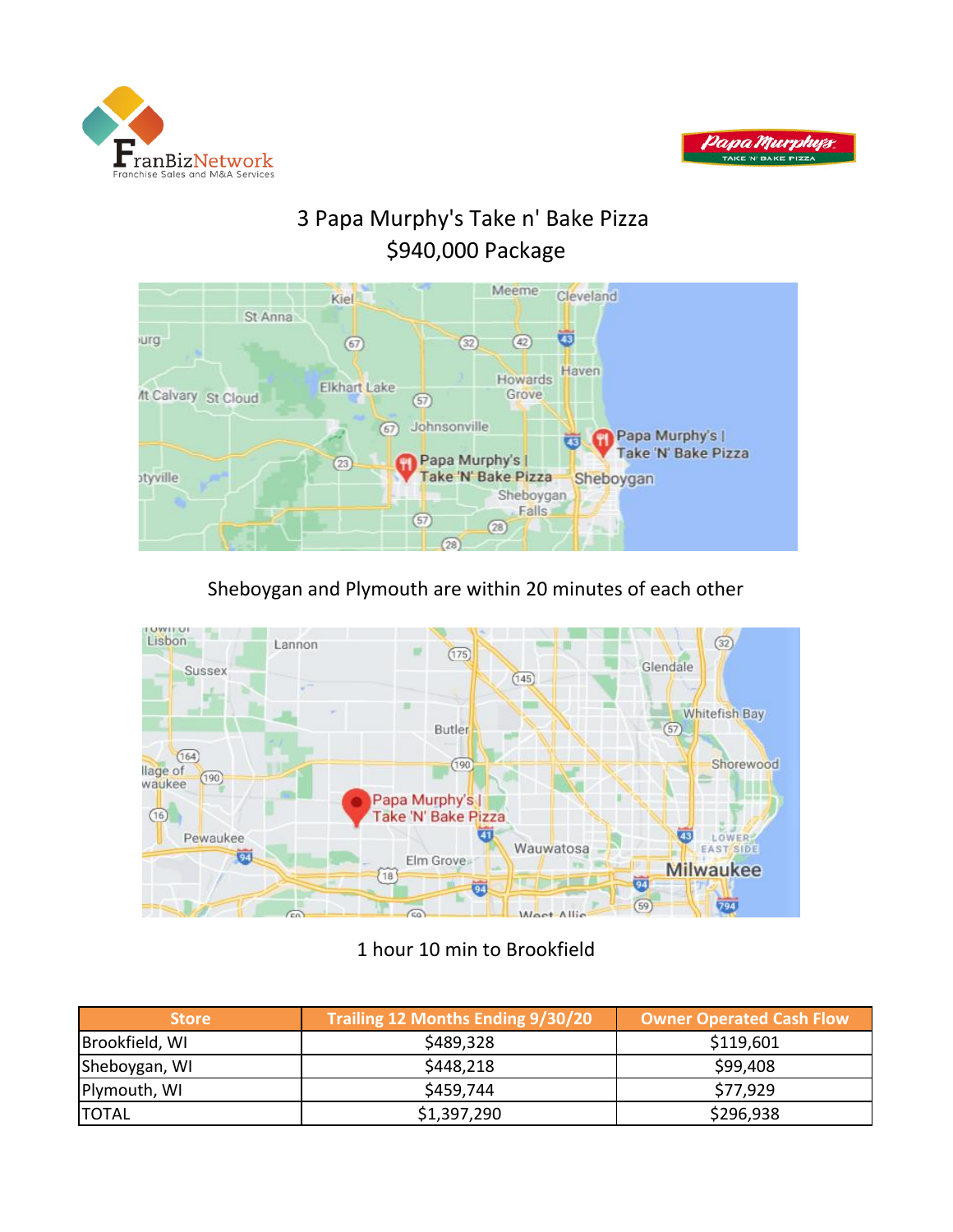

## **CONFIDENTIAL Executive Summary**

| Papa Murphy's Pizza - #W1092 |                   | anchise Sales and M&A Services |  |  |  |
|------------------------------|-------------------|--------------------------------|--|--|--|
|                              | \$940,000 Package | <b>Purchase Price:</b>         |  |  |  |
| 2205 N. Calhorn Road         | \$489.328         | Total Annual Sales*:           |  |  |  |
| <b>Brookfield, WI 5305</b>   | \$8,000           | Inventory:                     |  |  |  |
|                              | \$119,601         | Owner-Operated Cash Flow**:    |  |  |  |

#### **List price does not include inventory, franchise transfer fees, or lease security deposits.**

\* Trailing 12 Months Ending 9/30/20

\*\* Cash Flow is a net income projection based on trailing 12 months sales and expenses as stated on Seller's P&Ls. Adjustments are made to reflect brand norms for the region and/or expected in costs. Analysis is for profor increases/decreases in costs. Analysis is for proforma purposes only, Buyer should complete his own due diligence review. Ask your agent for summary of adjustments.

#### **Franchise Information:**

Papa Murphy's Take N' Bake Pizza is the pioneer of the take and bake concept. They are the largest take and bake Pizza company in the world. 98% of the Papa Murphy's stores are franchised. Franchisor requires a minimum net worth of \$275,000 with at least \$80,000 in liquid. Credit score 650.

| Franchise Agreement Expiration: 7/31/2025                                                                                                                                     | Transfer Fee: \$15,000              | Training Location: Vancouver, WA (varies) |
|-------------------------------------------------------------------------------------------------------------------------------------------------------------------------------|-------------------------------------|-------------------------------------------|
| Royalty: 5.0%                                                                                                                                                                 | Advertising: 2.0%                   | Training Period: 4 weeks                  |
| Remodel Requirements: None                                                                                                                                                    |                                     |                                           |
| Lease Information:                                                                                                                                                            |                                     |                                           |
| Monthly Base Rent: \$2,997                                                                                                                                                    | Options: 2x3 yr                     | Security Deposit: \$2,750                 |
| Percentage Rent: None                                                                                                                                                         | CAM: \$600                          | Real Property Available: No               |
| Expiration: 7/31/2023                                                                                                                                                         | Monthly Property Tax: \$44          | Increases: TBD                            |
| <b>Location Details:</b>                                                                                                                                                      |                                     |                                           |
| Business Established: 7/1/2010                                                                                                                                                | <b>Building Type: Shopping Mall</b> | Building Size: 2,000 SF                   |
| Owner Since: 7/1/2010                                                                                                                                                         | Seating: Take-out                   | Employees: 1/FT Mgr 1 FT/10PT             |
| Hours of Operation: 11am - 8pm Sun-Sat                                                                                                                                        | Licenses Needed: Business/Health    | Equipment Value: \$75,000                 |
| Papa Murphy's Take N' Bake Pizza is located on N. Calhorn Road in the Ruby Isle Shopping Mall, nextdoor to Anytime Fitness, Pick n' Save, and Performance Running Outfitters. |                                     |                                           |
| Nearby competition includes Rosati's Pizza, Yo Mama, and Panera Bread. Sales are up from last year. Will sell units separately, some seller financing available to qualified  |                                     |                                           |
|                                                                                                                                                                               | buyers.                             |                                           |

#### **Remember you have agreed to keep all FranBizNetwork listings confidential.**

As a part of the due diligence process you are encouraged to contact other franchisees with questions about the brand, but remember you are bound by a confidentiality agreement and cannot share the location or any details about the business you are considering buying. Please direct any questions you might have for the Seller to your FranBizNetwork agent. Feel free to visit the location(s) as a customer, but be discreet and do not ask questions of employees, managers, or other customers. Please do not draw unneccessary attention to yourself, as rumors of a pending sale can hurt the business.



Iapa Murpi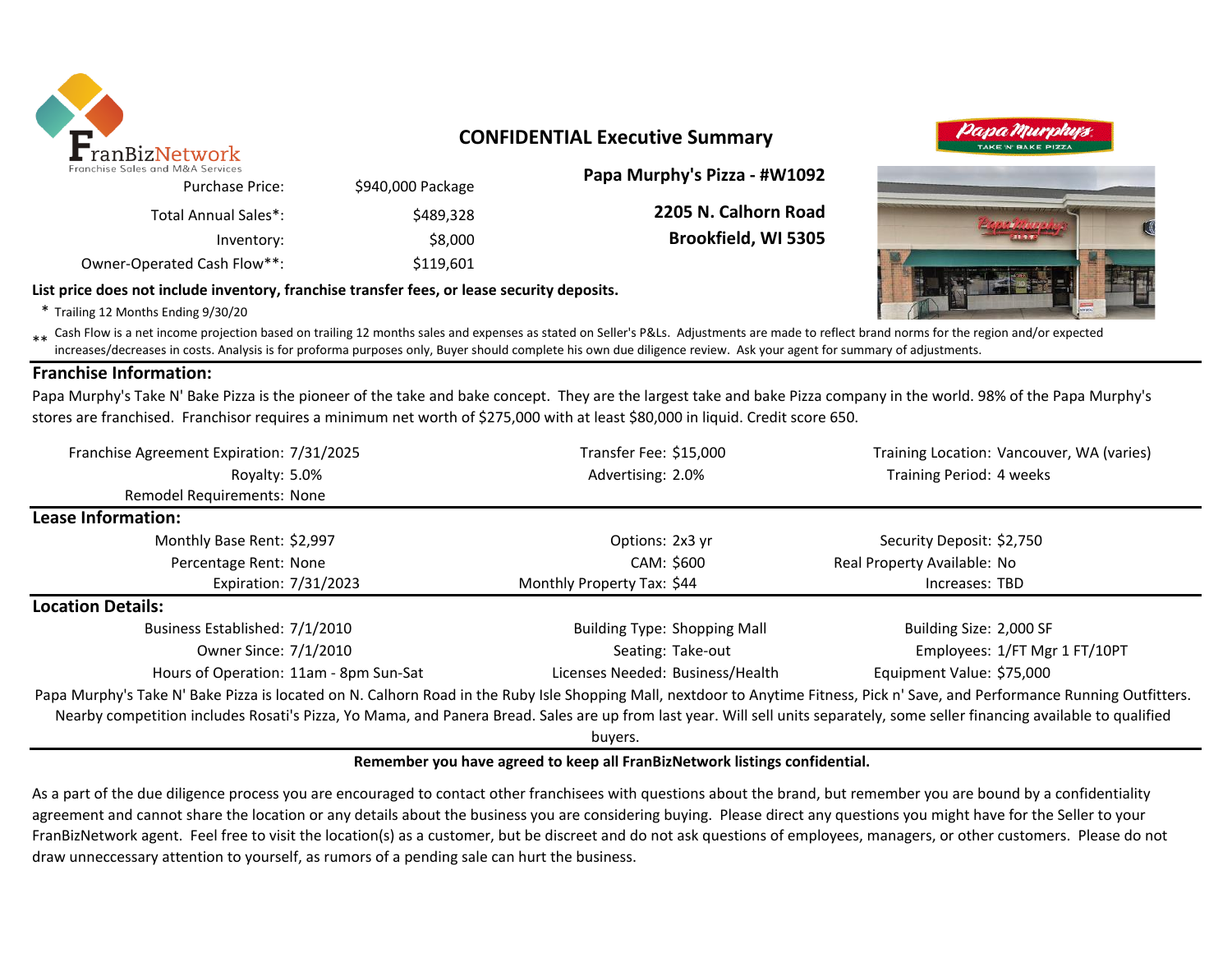



#### **Papa Murphy's Pizza - #W1092**

**Jan Feb Mar Apr May June July Aug Sep Oct Nov Dec TOTAL 2018** \$42,332 \$34,457 \$32,562 \$42,876 \$31,910 \$30,543 \$35,862 \$32,410 \$33,905 \$51,518 \$35,172 \$39,634 \$443,181 **\$+/-** | \$42,332 | \$34,457 | \$32,562 | \$42,876 | \$31,910 | \$30,543 | \$35,862 | \$32,410 | \$33,905 | \$51,518 | \$35,172 | \$39,634 | \$443,181 **% +/-** #DIV/0! **2018** \$42,332 \$34,457 \$32,562 \$42,876 \$31,910 \$30,543 \$35,862 \$32,410 \$33,905 \$51,518 \$35,172 \$39,634 \$443,181 **2019** | \$44,180 | \$35,787 | \$33,712 | \$43,708 | \$37,540 | \$37,851 | \$38,777 | \$36,457 | \$38,598 | \$55,637 | \$40,560 | \$40,246 | \$483,053 **\$+/-** | \$1,848 | \$1,330 | \$1,150 | \$832 | \$5,630 | \$7,308 | \$2,915 | \$4,047 | \$4,693 | \$4,119 | \$5,388 | \$612 | **% +/-** 4% 4% 4% 2% 18% 24% 8% 12% 14% 8% 15% 2% 9% **2019** | \$44,180 | \$35,787 | \$33,712 | \$43,708 | \$37,540 | \$37,851 | \$38,777 | \$36,457 | \$38,598 | \$55,637 | \$40,560 | \$40,246 | \$483,053 **2020** | \$51,989 | \$39,645 | \$31,352 | \$40,228 | \$37,015 | \$37,169 | \$44,381 | \$33,489 | \$37,617 | \$0 | \$0 | \$152,885 **\$ +/-** \$7,809 \$3,858 (\$2,360) (\$3,480) (\$525) (\$682) \$5,604 (\$2,968) (\$981) \$6,275 **% +/-** 18% 11% -7% -8% -1% -2% 14% -8% -3% 2%

**MONTHLY SALES** 

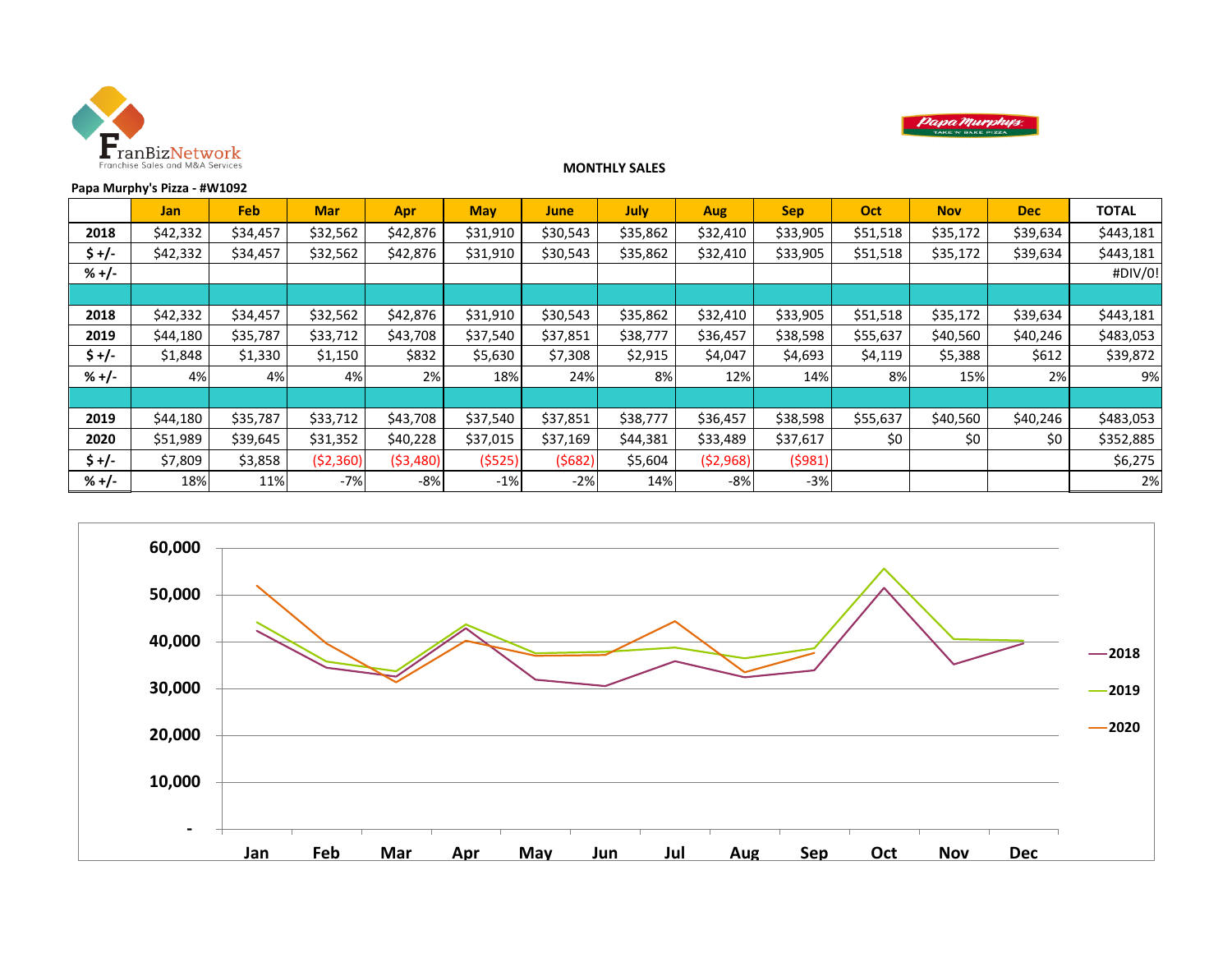



# **Papa Murphy's Pizza - #W1092 PROFORMA**

| Trailing 12 Months Ending 9/30/20 |                                     |         |       |  |  |  |  |  |  |
|-----------------------------------|-------------------------------------|---------|-------|--|--|--|--|--|--|
|                                   |                                     |         |       |  |  |  |  |  |  |
| <b>SALES</b>                      | \$                                  | 489,328 |       |  |  |  |  |  |  |
|                                   |                                     |         |       |  |  |  |  |  |  |
|                                   |                                     |         |       |  |  |  |  |  |  |
| COGS:                             | \$                                  | 138,382 | 28.3% |  |  |  |  |  |  |
| Crew Labor:                       | \$                                  | 88,079  | 18.0% |  |  |  |  |  |  |
| Assume Owner is GM                |                                     |         |       |  |  |  |  |  |  |
| Workers Comp*:                    | \$                                  | 2,792   | 3.2%  |  |  |  |  |  |  |
| Payroll Taxes*:                   | $\overline{\boldsymbol{\varsigma}}$ | 9,750   | 11.1% |  |  |  |  |  |  |
| <b>R&amp;M:</b>                   | \$                                  | 3,621   | 0.7%  |  |  |  |  |  |  |
| Non-Ingredient:                   | $\overline{\boldsymbol{\zeta}}$     | 391     | 0.1%  |  |  |  |  |  |  |
| Utilities:                        | $\overline{\boldsymbol{\varsigma}}$ | 9,079   | 1.9%  |  |  |  |  |  |  |
| Rent:                             | $\overline{\xi}$                    | 43,343  | 8.9%  |  |  |  |  |  |  |
| Property Tax:                     | \$                                  | 533     | 0.1%  |  |  |  |  |  |  |
| Local Advertising:                | \$                                  | 22,020  | 4.5%  |  |  |  |  |  |  |
| Nat'l Advertising:                | \$                                  | 9,787   | 2.0%  |  |  |  |  |  |  |
| Royalty:                          | $\overline{\xi}$                    | 24,466  | 5.0%  |  |  |  |  |  |  |
| Insurance:                        | $\overline{\boldsymbol{\zeta}}$     | 4,223   | 0.9%  |  |  |  |  |  |  |
| <b>Bank Charges:</b>              | \$                                  | 600     | 0.1%  |  |  |  |  |  |  |
| <b>Credit Card Fees:</b>          | $\overline{\boldsymbol{\varsigma}}$ | 7,829   | 1.6%  |  |  |  |  |  |  |
| <b>Professional Services:</b>     | $\overline{\boldsymbol{\varsigma}}$ | 4,500   | 0.9%  |  |  |  |  |  |  |
| Permits & Licenses:               | \$                                  | 386     | 0.1%  |  |  |  |  |  |  |
| Cash Over/Short:                  | \$                                  | 147     | 0.0%  |  |  |  |  |  |  |
| <b>Total Expenses:</b>            | \$                                  | 369,967 | 75.6% |  |  |  |  |  |  |
| Other Income:                     | \$                                  | 240     | 0.0%  |  |  |  |  |  |  |
| Owner-Operated Cash Flow:         | \$                                  | 119,601 | 24.4% |  |  |  |  |  |  |

\*Workers Comp and Payroll Taxes shown as a % of Total Labor. Executive Summary materials and Proforma were derived from documents provided by Seller and were prepared by FranBizNetwork to help prospective Buyers complete a summary review. These materials should not replace the Buyer's review of actual books and records and a thorough due diligence process. Buyers should not rely on these materials as definitive, but should instead consult the actual due diligence documents.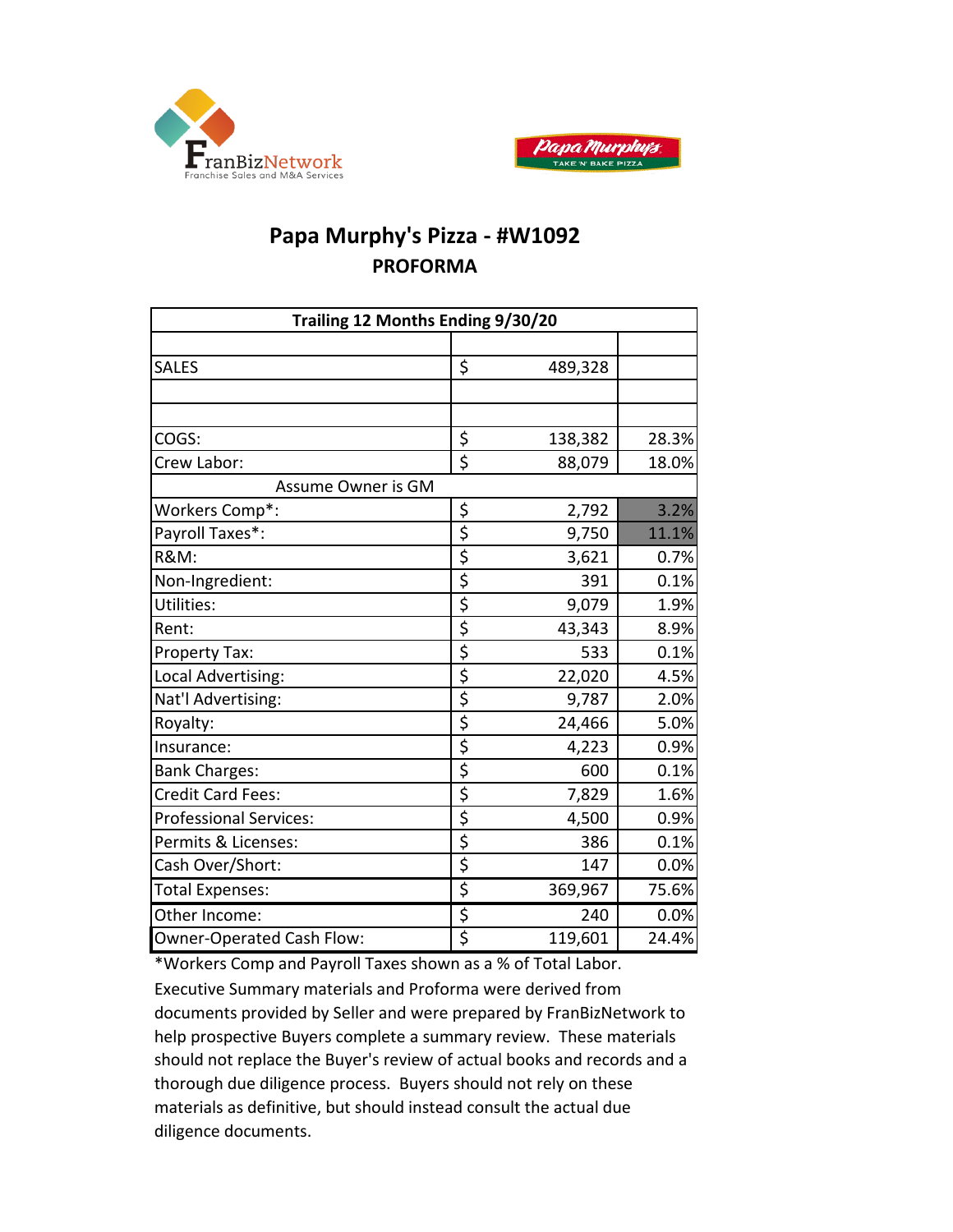

## **CONFIDENTIAL Executive Summary**

**Papa Murphy's Pizza 2229 Calumet Drive** Sheboygan, WI 53083



| <b>Purchase Price:</b>      | \$300,000 |  |
|-----------------------------|-----------|--|
| Total Annual Sales*:        | \$448.218 |  |
| Inventory:                  | \$8,000   |  |
| Owner Operated Cash Flow**: | \$99,408  |  |

#### **List price does not include inventory, franchise transfer fees, or lease security deposits.**

\* Trailing 12 Months Ending 9/30/20

\*\* Cash Flow is a net income projection based on trailing 12 months sales and expenses as stated on Seller's P&Ls. Adjustments are made to reflect brand norms for the region and/or expected in costs. Analysis is for profor increases/decreases in costs. Analysis is for proforma purposes only, Buyer should complete his own due diligence review. Ask your agent for summary of adjustments.

#### **Franchise Information:**

Papa Murphy's Take N' Bake Pizza is the pioneer of the take and bake concept. They are the largest take and bake Pizza company in the world. 98% of the Papa Murphy's stores are franchised. Franchisor requires a minimum net worth of \$275,000 with at least \$80,000 in liquid. Credit score 650.

| Franchise Agreement Expiration: 4/1/2022 | Transfer Fee: \$15,000               | Training Location: Vancouver, WA (varies) |  |  |
|------------------------------------------|--------------------------------------|-------------------------------------------|--|--|
| Royalty: 5.0%                            | Advertising: 2.0%                    | Training Period: 4 weeks                  |  |  |
| Remodel Requirements: None               |                                      |                                           |  |  |
| Lease Information:                       |                                      |                                           |  |  |
| Monthly Base Rent: \$1,412               | Options: 1x5yr                       | Security Deposit: None                    |  |  |
| Percentage Rent: None                    | CAM: \$237                           | Real Property Available: None             |  |  |
| Expiration: $4/1/2022$                   | Monthly Property Tax: \$97           | Increases: TBD                            |  |  |
| <b>Location Details:</b>                 |                                      |                                           |  |  |
| Business Established: 1/1/2000           | <b>Building Type: Shopping Plaza</b> | Building Size: 1500 SF                    |  |  |
| Owner Since: 4/1/2012                    | Seating: Take-Out                    | Employees: 1/FT Mgr 8/PT Employees        |  |  |
| Hours of Operation: 11am-7pm Sun-Sat     | Licenses Needed: Business/Health     | Equipment Value: \$75,000                 |  |  |

Papa Murphy's Take N' Bake Pizza is located on Calumet Drive in Plaza nextdoor to Dollar Tree and King Wok. Nearby competition includes King Wok, Dairy Queen, Papa John's and McDonald's. Units available as a package or sold separately. Sheboygan/Plymouth available for \$600K. Some seller financing available to qualified buyers.

#### **Remember you have agreed to keep all FranBizNetwork listings confidential.**

As a part of the due diligence process you are encouraged to contact other franchisees with questions about the brand, but remember you are bound by a confidentiality agreement and cannot share the location or any details about the business you are considering buying. Please direct any questions you might have for the Seller to your FranBizNetwork agent. Feel free to visit the location(s) as a customer, but be discreet and do not ask questions of employees, managers, or other customers. Please do not draw unneccessary attention to yourself, as rumors of a pending sale can hurt the business.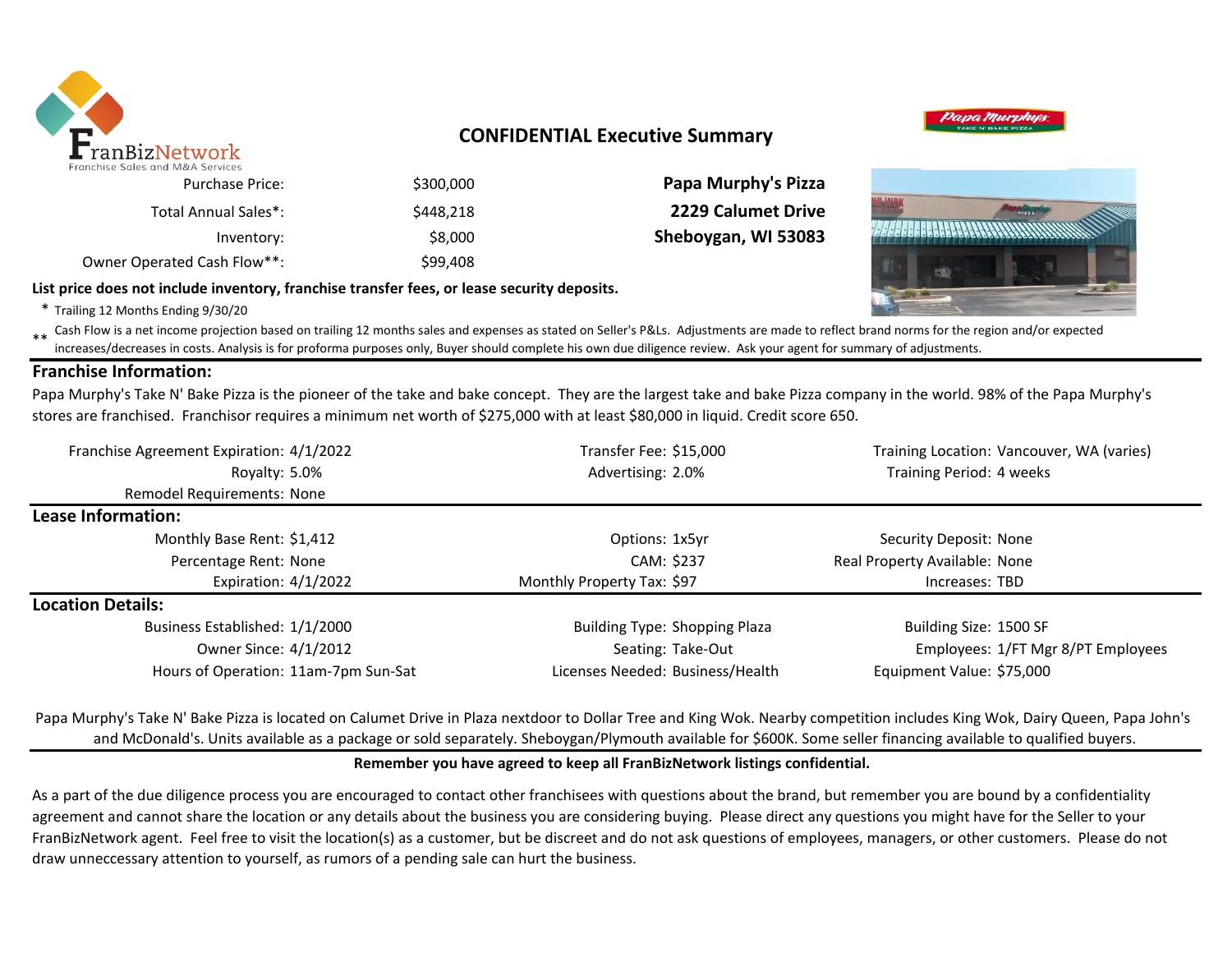

#### **MONTHLY SALES**

#### **Papa Murphy's Pizza**

|         | <b>Jan</b> | <b>Feb</b> | <b>Mar</b> | Apr      | <b>May</b> | <b>June</b> | July     | <b>Aug</b> | <b>Sep</b> | Oct      | <b>Nov</b> | <b>Dec</b> | <b>TOTAL</b> |
|---------|------------|------------|------------|----------|------------|-------------|----------|------------|------------|----------|------------|------------|--------------|
| 2018    | \$30,262   | \$27,656   | \$26,766   | \$34,047 | \$26,112   | \$23,851    | \$40,665 | \$32,772   | \$39,087   | \$49,455 | \$33,709   | \$46,087   | \$410,469    |
| \$ +/-  | \$30,262   | \$27,656   | \$26,766   | \$34,047 | \$26,112   | \$23,851    | \$40,665 | \$32,772   | \$39,087   | \$49,455 | \$33,709   | \$46,087   | \$410,469    |
| $% +/-$ |            |            |            |          |            |             |          |            |            |          |            |            | #DIV/0!      |
|         |            |            |            |          |            |             |          |            |            |          |            |            |              |
| 2018    | \$30,262   | \$27,656   | \$26,766   | \$34,047 | \$26,112   | \$23,851    | \$40,665 | \$32,772   | \$39,087   | \$49,455 | \$33,709   | \$46,087   | \$410,469    |
| 2019    | \$46,748   | \$36,807   | \$32,487   | \$40,071 | \$34,157   | \$31,000    | \$36,352 | \$31,950   | \$33,523   | \$49,958 | \$35,290   | \$45,756   | \$454,099    |
| \$ +/-  | \$16,486   | \$9,151    | \$5,721    | \$6,024  | \$8,045    | \$7,149     | (54,313) | (5822)     | (55, 564)  | \$503    | \$1,581    | (5331)     | \$43,630     |
| $% +/-$ | 54%        | 33%        | 21%        | 18%      | 31%        | 30%         | $-11%$   | $-3%$      | $-14%$     | 1%       | 5%         | $-1%$      | 11%          |
|         |            |            |            |          |            |             |          |            |            |          |            |            |              |
| 2019    | \$46,748   | \$36,807   | \$32,487   | \$40,071 | \$34,157   | \$31,000    | \$36,352 | \$31,950   | \$33,523   | \$49,958 | \$35,290   | \$45,756   | \$454,099    |
| 2020    | \$45,446   | \$32,237   | \$27,473   | \$37,441 | \$34,129   | \$34,848    | \$38,679 | \$31,711   | \$35,250   | \$0      | \$0        | \$0        | \$317,214    |
| $$+/-$  | (51,302)   | (54, 570)  | (55,014)   | (52,630) | (528)      | \$3,848     | \$2,327  | (5239)     | \$1,727    |          |            |            | (55,881)     |
| $% +/-$ | $-3%$      | $-12%$     | $-15%$     | $-7%$    | 0%         | 12%         | 6%       | $-1%$      | 5%         |          |            |            | $-2%$        |

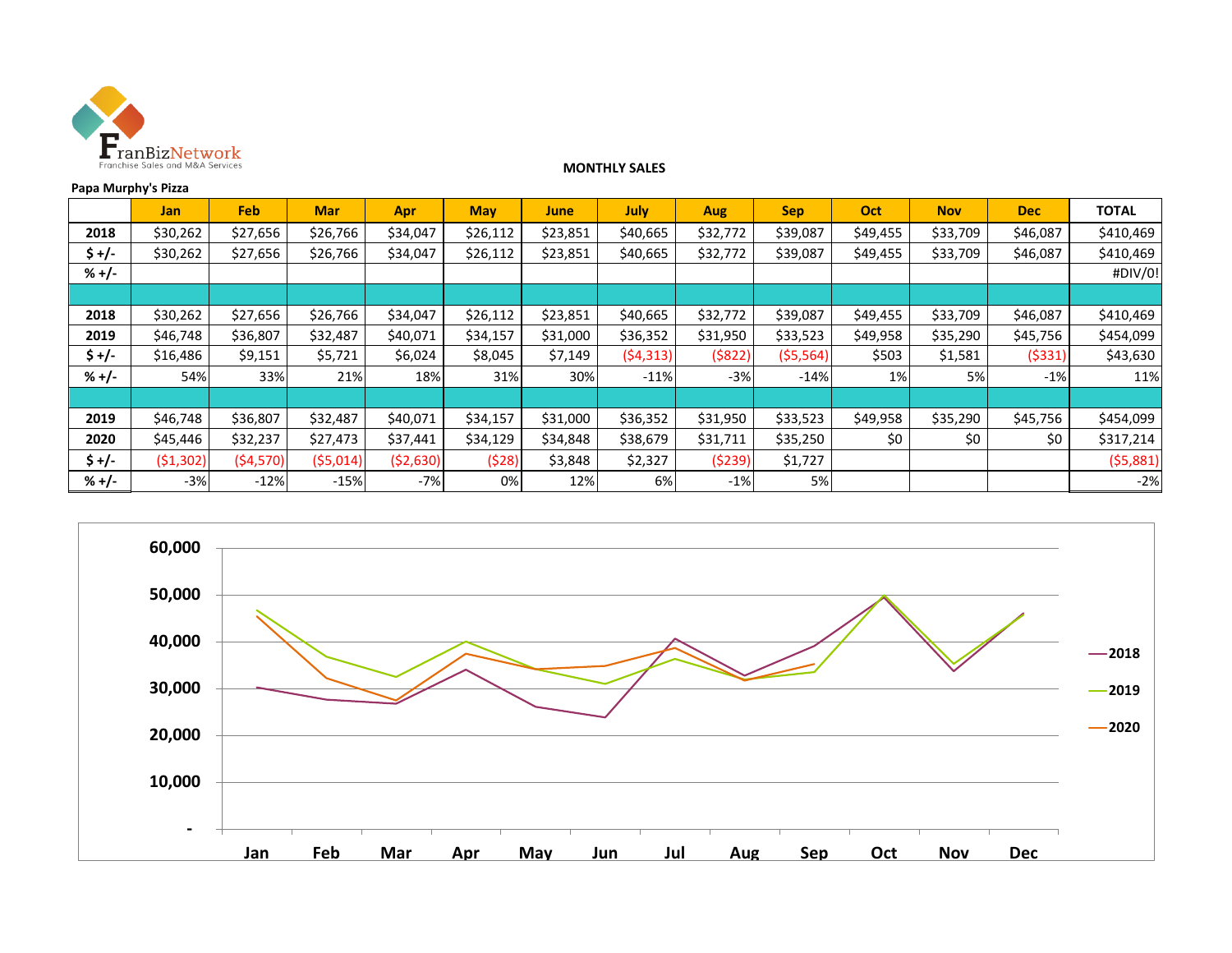

# **Papa Murphy's Pizza PROFORMA**

| Trailing 12 Months Ending 9/30/20 |                         |         |       |  |  |  |  |  |
|-----------------------------------|-------------------------|---------|-------|--|--|--|--|--|
|                                   |                         |         |       |  |  |  |  |  |
| <b>SALES</b>                      | \$                      | 448,218 |       |  |  |  |  |  |
|                                   |                         |         |       |  |  |  |  |  |
|                                   |                         |         |       |  |  |  |  |  |
| COGS:                             | \$                      | 138,858 | 31.0% |  |  |  |  |  |
| Crew Labor:                       | \$                      | 81,352  | 18.2% |  |  |  |  |  |
| Assume Owner is GM                |                         |         |       |  |  |  |  |  |
| Workers Comp*:                    | \$                      | 2,579   | 3.2%  |  |  |  |  |  |
| Payroll Taxes*:                   | \$                      | 6,191   | 7.6%  |  |  |  |  |  |
| <b>R&amp;M:</b>                   | \$                      | 14,746  | 3.3%  |  |  |  |  |  |
| Utilities:                        | $\overline{\xi}$        | 8,005   | 1.8%  |  |  |  |  |  |
| Rent:                             | \$                      | 16,944  | 3.8%  |  |  |  |  |  |
| CAM:                              | $\overline{\mathsf{S}}$ | 2,687   | 0.6%  |  |  |  |  |  |
| Property Tax:                     | \$                      | 1,170   | 0.3%  |  |  |  |  |  |
| Local Advertising:                | $\overline{\mathsf{S}}$ | 30,344  | 6.8%  |  |  |  |  |  |
| Nat'l Advertising:                | $\overline{\mathsf{S}}$ | 8,964   | 2.0%  |  |  |  |  |  |
| Royalty:                          | $\overline{\mathsf{S}}$ | 22,411  | 5.0%  |  |  |  |  |  |
| Insurance:                        | \$                      | 7,374   | 1.6%  |  |  |  |  |  |
| <b>Bank Charges:</b>              | $\overline{\varsigma}$  | 600     | 0.1%  |  |  |  |  |  |
| Credit Card Fees:                 | \$                      | 5,334   | 1.2%  |  |  |  |  |  |
| Permits & Licenses:               | $\overline{\mathsf{S}}$ | 446     | 0.1%  |  |  |  |  |  |
| Cash Over/Short:                  | \$                      | 448     | 0.1%  |  |  |  |  |  |
| <b>Employee Benefits:</b>         | \$                      | 880     | 0.2%  |  |  |  |  |  |
| Other G&A:                        | $\overline{\varsigma}$  | 50      | 0.0%  |  |  |  |  |  |
| <b>Total Expenses:</b>            | \$                      | 349,383 | 77.9% |  |  |  |  |  |
| Other Income:                     | $\overline{\varsigma}$  | 573     | 0.1%  |  |  |  |  |  |
| Owner Operated Cash Flow:         | $\overline{\mathsf{S}}$ | 99,408  | 22.2% |  |  |  |  |  |

\*Workers Comp and Payroll Taxes shown as a % of Total Labor. Executive Summary materials and Proforma were derived from documents provided by Seller and were prepared by FranBizNetwork to help prospective Buyers complete a summary review. These materials should not replace the Buyer's review of actual books and records and a thorough due diligence process. Buyers should not rely on these materials as definitive, but should instead consult the actual due diligence documents.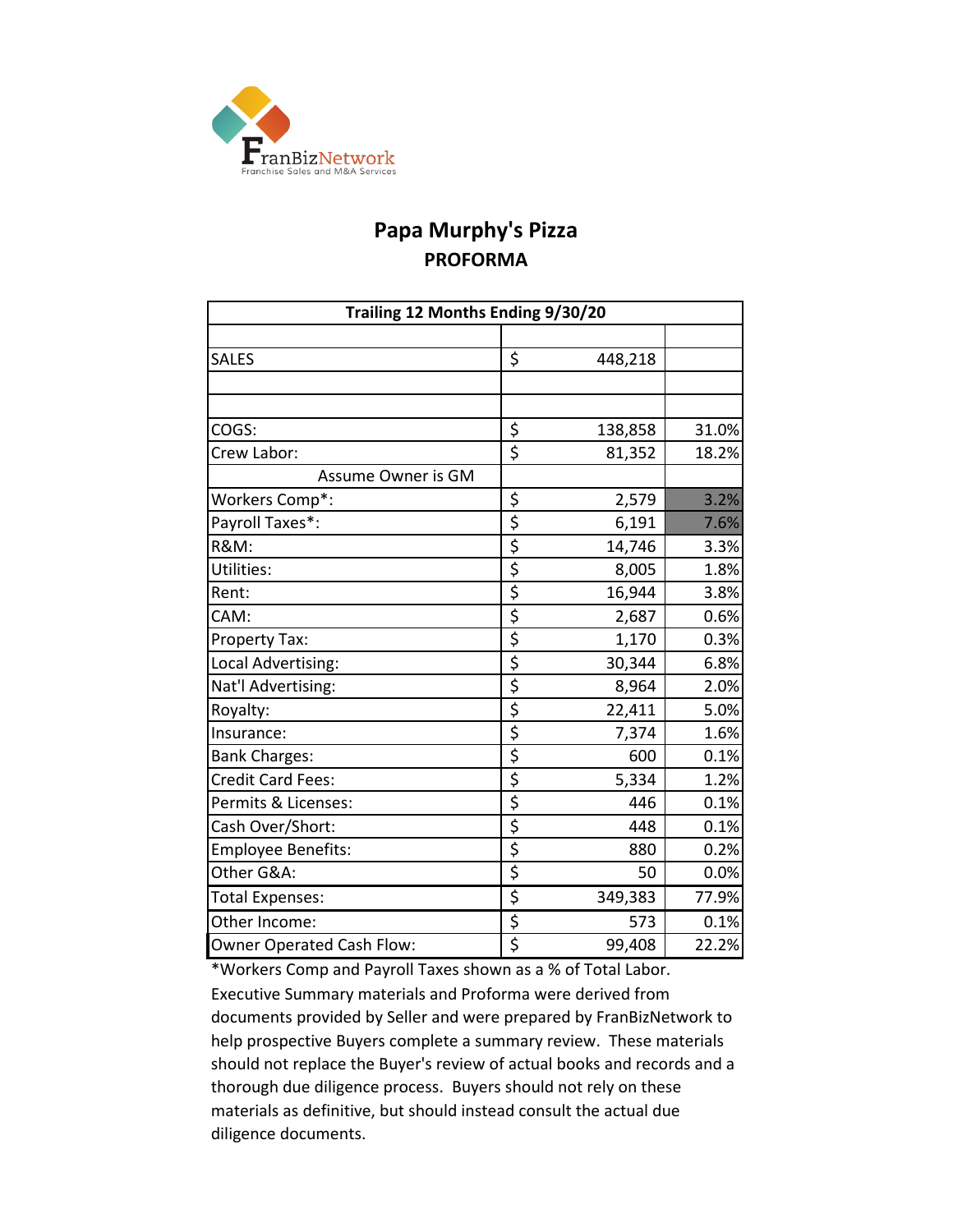

### **CONFIDENTIAL Executive Summary**

| <b>Papa Murphy's Pizza</b> | \$300,000 | <b>Purchase Price:</b>      |
|----------------------------|-----------|-----------------------------|
| 58 N. Highland Avenue      | \$459.744 | Total Annual Sales*:        |
| Plymouth, WI 53073         | \$8,000   | Inventory:                  |
|                            | \$77.929  | Owner Operated Cash Flow**: |

**List price does not include inventory, franchise transfer fees, or lease security deposits.**

# Dapa Murph

\* Trailing 12 Months Ending 2/29/20

\*\* Cash Flow is a net income projection based on trailing 12 months sales and expenses as stated on Seller's P&Ls. Adjustments are made to reflect brand norms for the region and/or expected in costs. Analysis is for profor increases/decreases in costs. Analysis is for proforma purposes only, Buyer should complete his own due diligence review. Ask your agent for summary of adjustments.

#### **Franchise Information:**

Papa Murphy's Take N' Bake Pizza is the pioneer of the take and bake concept. They are the largest take and bake Pizza company in the world. 98% of the Papa Murphy's stores are franchised. Franchisor requires a minimum net worth of \$275,000 with at least \$80,000 in liquid. Credit score 650.

| Franchise Agreement Expiration: 4/1/2022 | Transfer Fee: \$15,000               | Training Location: Vancouver, WA |  |
|------------------------------------------|--------------------------------------|----------------------------------|--|
| Royalty: 5.0%                            | Advertising: 2.0%                    | Training Period: 4 weeks         |  |
| Remodel Requirements: None               |                                      |                                  |  |
| Lease Information:                       |                                      |                                  |  |
| Monthly Base Rent: \$2,625               | Options: Negotiable                  | Security Deposit: None           |  |
| Percentage Rent: None                    | CAM: \$347                           | Real Property Available: No      |  |
| Expiration: 4/18/2022                    | Monthly Property Tax: None           | Increases: TBD                   |  |
| <b>Location Details:</b>                 |                                      |                                  |  |
| Business Established: 1/1/2005           | <b>Building Type: Shopping Plaza</b> | Building Size: 1,500 SF          |  |
| Owner Since: 4/1/2012                    | Seating: Take-Out                    | Employees: 1 FT/11 PT            |  |
| Hours of Operation: 11am - 7pm Sun-Sat   | Licenses Needed: Business/Health     | Equipment Value: \$75,000        |  |

Papa Murphy's Take N' Bake Pizza is located on corner of N. Highland Avenue and Eastern Avenue in Plaza across from Evergreen Golf Course. Close to large residential area. Nearby competition includes Cousin's Subs, Chester's Drive-In, Domino's Pizza and Subway. Units available as a package or sold separately. Sheboygan/Plymouth available for \$600K. Some seller financing available to qualified buyers.

#### **Remember you have agreed to keep all FranBizNetwork listings confidential.**

As a part of the due diligence process you are encouraged to contact other franchisees with questions about the brand, but remember you are bound by a confidentiality agreement and cannot share the location or any details about the business you are considering buying. Please direct any questions you might have for the Seller to your FranBizNetwork agent. Feel free to visit the location(s) as a customer, but be discreet and do not ask questions of employees, managers, or other customers. Please do not draw unneccessary attention to yourself, as rumors of a pending sale can hurt the business.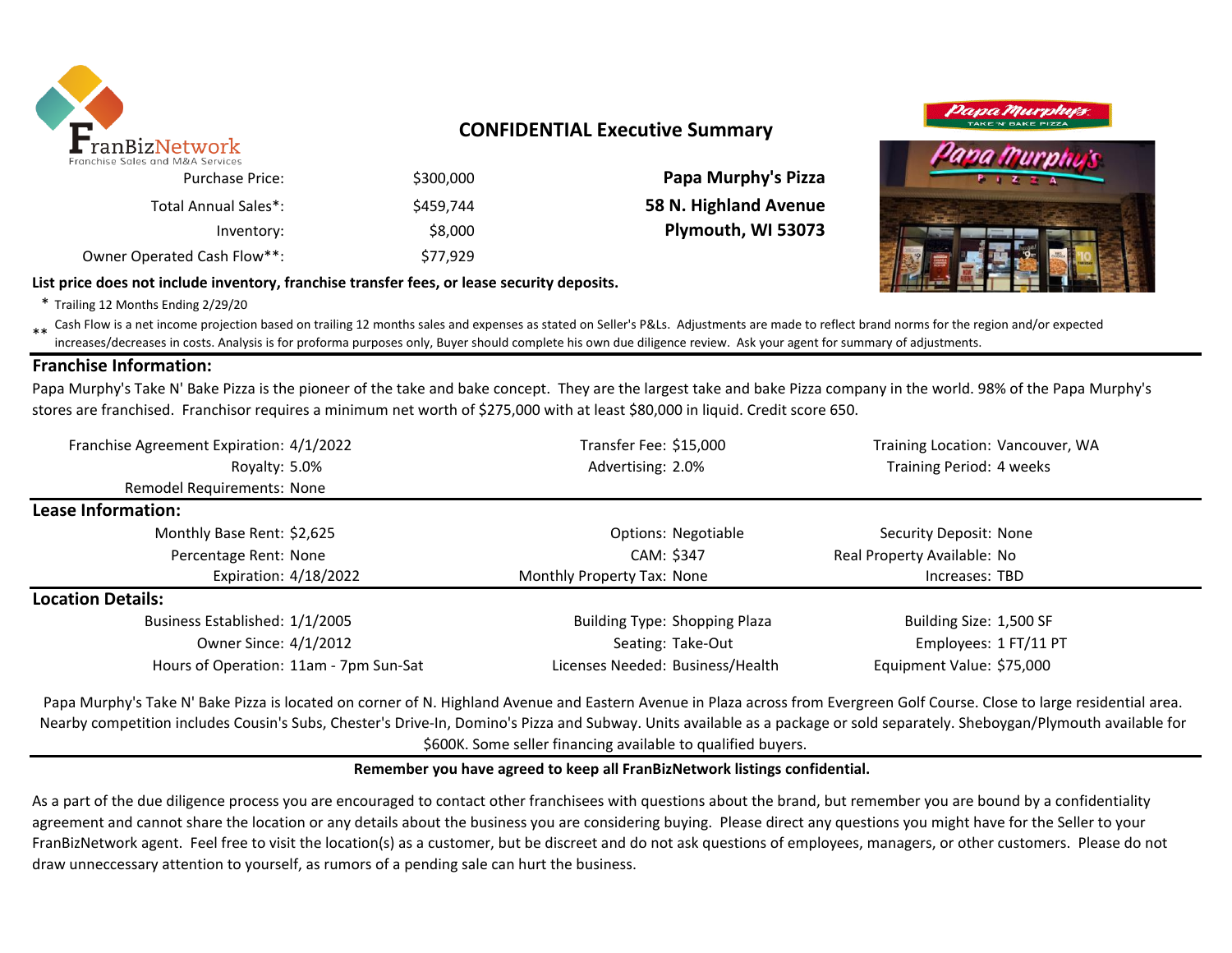

#### **MONTHLY SALES**

#### **Papa Murphy's Pizza**

|         | <b>Jan</b> | <b>Feb</b> | <b>Mar</b> | <b>Apr</b> | <b>May</b> | <b>June</b> | <b>July</b> | <b>Aug</b> | <b>Sep</b> | Oct       | <b>Nov</b> | <b>Dec</b> | <b>TOTAL</b> |
|---------|------------|------------|------------|------------|------------|-------------|-------------|------------|------------|-----------|------------|------------|--------------|
| 2018    | \$44,142   | \$35,424   | \$32,093   | \$44,112   | \$34,424   | \$32,738    | \$39,253    | \$36,306   | \$37,466   | \$53,494  | \$40,020   | \$43,919   | \$473,391    |
| \$ +/-  | \$44,142   | \$35,424   | \$32,093   | \$44,112   | \$34,424   | \$32,738    | \$39,253    | \$36,306   | \$37,466   | \$53,494  | \$40,020   | \$43,919   | \$473,391    |
| $% +/-$ |            |            |            |            |            |             |             |            |            |           |            |            | #DIV/0!      |
|         |            |            |            |            |            |             |             |            |            |           |            |            |              |
| 2018    | \$44,142   | \$35,424   | \$32,093   | \$44,112   | \$34,424   | \$32,738    | \$39,253    | \$36,306   | \$37,466   | \$53,494  | \$40,020   | \$43,919   | \$473,391    |
| 2019    | \$44,922   | \$34,713   | \$32,273   | \$42,552   | \$34,776   | \$34,145    | \$40,606    | \$33,071   | \$37,309   | \$47,730  | \$35,960   | \$38,765   | \$456,822    |
| $$+/-$  | \$780      | (5711)     | \$180      | ( \$1,560) | \$352      | \$1,407     | \$1,353     | (53, 235)  | (5157)     | (55, 764) | (54,060)   | (55, 154)  | ( \$16, 569) |
| $% +/-$ | 2%         | $-2%$      | 1%         | $-4%$      | 1%         | 4%          | 3%          | $-9%$      | 0%         | $-11%$    | $-10%$     | $-12%$     | $-4%$        |
|         |            |            |            |            |            |             |             |            |            |           |            |            |              |
| 2019    | \$44,922   | \$34,713   | \$32,273   | \$42,552   | \$34,776   | \$34,145    | \$40,606    | \$33,071   | \$37,309   | \$47,730  | \$35,960   | \$38,765   | \$456,822    |
| 2020    | \$48,008   | \$34,165   | \$27,811   | \$40,872   | \$36,491   | \$37,001    | \$41,756    | \$34,743   | \$36,442   | \$0       | \$0        | \$0        | \$337,289    |
| $$+/-$  | \$3,086    | (5548)     | (54, 462)  | ( \$1,680) | \$1,715    | \$2,856     | \$1,150     | \$1,672    | ( \$867)   |           |            |            | \$2,922      |
| $% +/-$ | 7%         | $-2%$      | $-14%$     | $-4%$      | 5%         | 8%          | 3%          | 5%         | $-2%$      |           |            |            | 1%           |